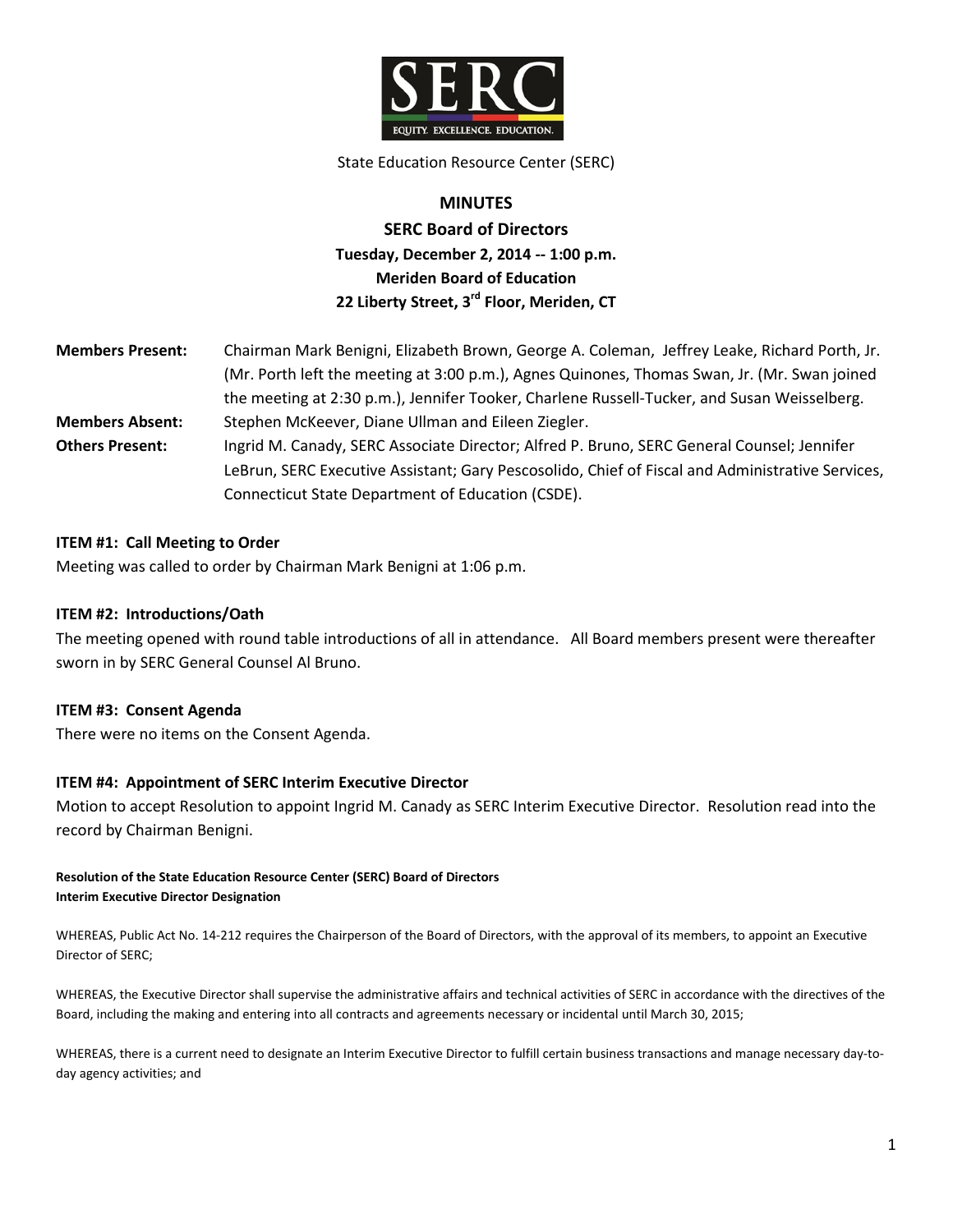WHEREAS, the Board will determine the Interim Executive Director position salary and benefits.

NOW, THEREFORE, BE IT RESOLVED, that SERC Associate Director Ingrid M. Canady shall be named as SERC's Interim Executive Director and shall have responsibility for the administration of agency affairs and technical activities as well as preparation and presentation of the recommended budget from this date forward until an Executive Director is selected and installed by the Board.

Motion: Mr. Coleman Second: Mr. Leake Vote: 9 Yes 0 Opposed 0 Abstained Yes – Chairman Mark Benigni, Elizabeth Brown, George A. Coleman, Jeffrey Leake, Richard Porth, Jr., Agnes Quinones, Jennifer Tooker, Charlene Russell-Tucker, and Susan Weisselberg.

### **ITEM #5: Fiscal transition from Rensselaer at Hartford**

An informational presentation was given by Mr. Pescosolido, who provided details on the Rensselaer Hartford Graduate Center, SERC's fiscal agent, and the transition of the responsibilities and duties of the fiscal agent to SERC. Mr. Pescosolido informed the Board about the accounting firm that will be assisting with SERC's fiscal transition as well as other fiscal matters. Whittlesey & Hadley, P.C. of Hartford is an independent auditing, accounting, and consulting firm that has experience doing work for quasi-public entities. Mr. Pescosolido made it clear that the CSDE will cover all costs of this transition and that Whittlesey & Hadley is an approved vendor on the state contractor list. There was general discussion.

Mr. Pescosolido will send all members of the Board specific budget information. It will be the responsibility of the Board to establish a SERC budget. A copy of Mr. Pescosolido's presentation is available to all members upon request and will be posted on the SERC website in the near future.

## **ITEM #6: SERC Legislative Review**

An informational presentation was given by Mr. Bruno and included the following information: 1) Historical Perspective and SERC's Mission & Vision; 2) Roles and responsibilities of SERC under Public Act No. 14-212; and 3) Roles and responsibilities of the Board of Directors under Public Act No. 14-212.

There was general discussion, including Mr. Coleman's thoughts about the Comprehensive System of Personnel Development (CSPD) for the State of Connecticut. Mr. Coleman expressed that the CSPD Council is a very important SERC partner. Chairman Benigni requested information on the Council composition, roles of its members, and general background about the Council. Chairman Benigni asked that Ms. Canady email this information, along with a list of the CSPD Council meeting dates, to all Board members.

Mr. Coleman commented that the Board may want to discuss the Board appointment terms in the future. Two years for most members may not be a sufficient amount of time to accomplish tasks, and turnover may become an issue, especially with committee work.

Mr. Coleman asked Mr. Bruno to provide the Board with "a 30-second elevator speech" definition of a quasi-public agency. Mr. Bruno provided a brief definition for the Board. Chairman Benigni requested that Mr. Bruno send the definition to all Board members.